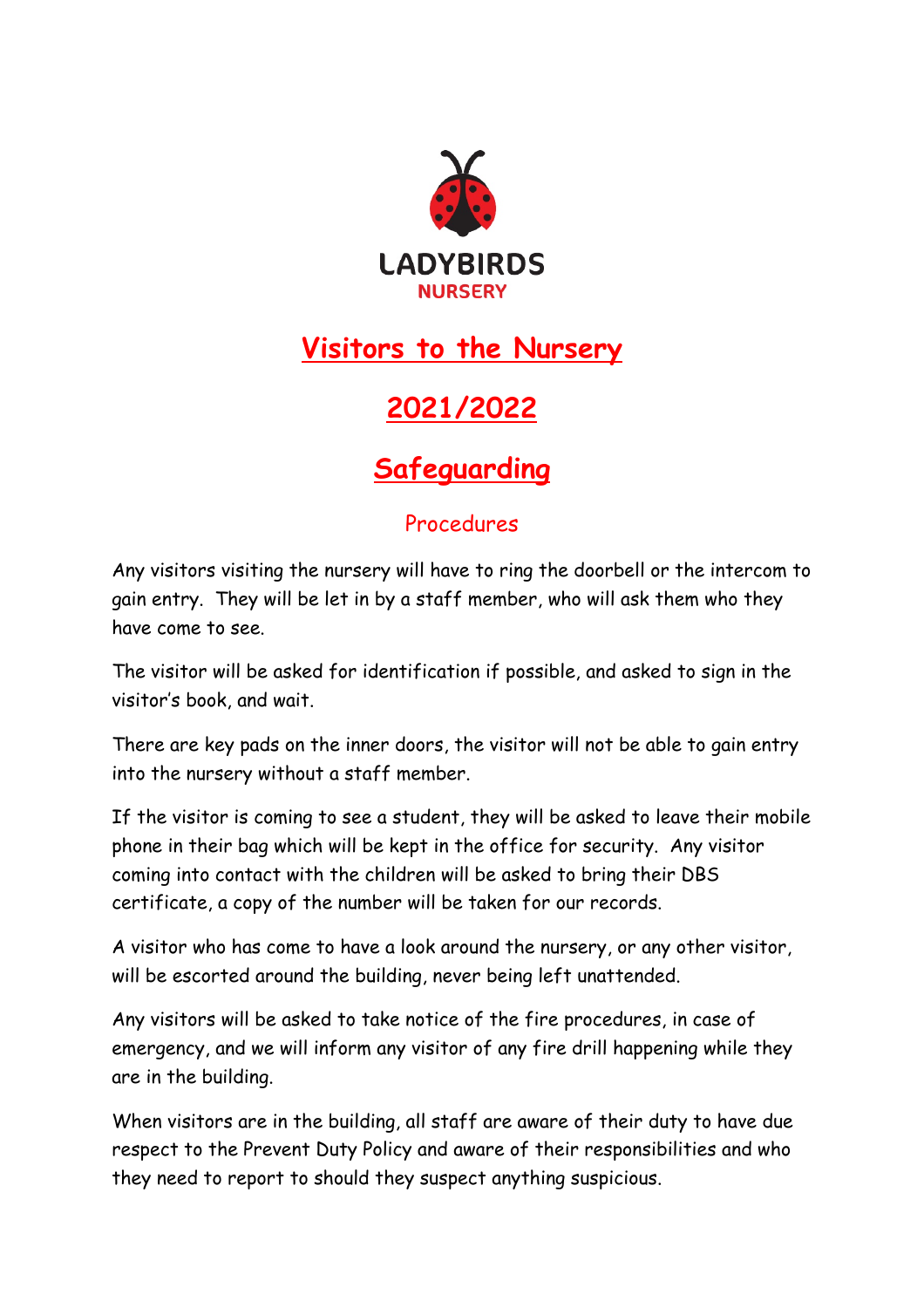Any visitors to the nursery must:

- 1. Ring door bell for attention
- 2. Inform a staff member of who you have come to see
- 3. Sign in the visitor's book
- 4. Wait in the waiting area for the person you have come to see to greet you
- 5. Make yourself aware of the fire evacuation procedures, situated near the fire panel
- 6. Comply with all Health and Safety requirements
- 7. Never walk around the building by yourself, unless you have been given permission to do so
- 8. Never give anyone access to the building
- 9. Leave your mobile phone in the office, under no circumstances are mobiles allowed in the nursery rooms
- 10. Zero tolerance will be enforced for any visitor displaying violence towards anyone
- 11. You will be escorted when leaving as you cannot get out of the building without someone opening the door for you
- 12. No visitor will be permitted into the building if they appear to be under the influence of alcohol or drugs
- 13. Ladybirds nursery reserves the right to refuse entry to anyone they feel is unfit to enter the building.

Date Issued January 2016

Review Date January 2017

Policy updated July 2016

Date to be Reviewed May 2017